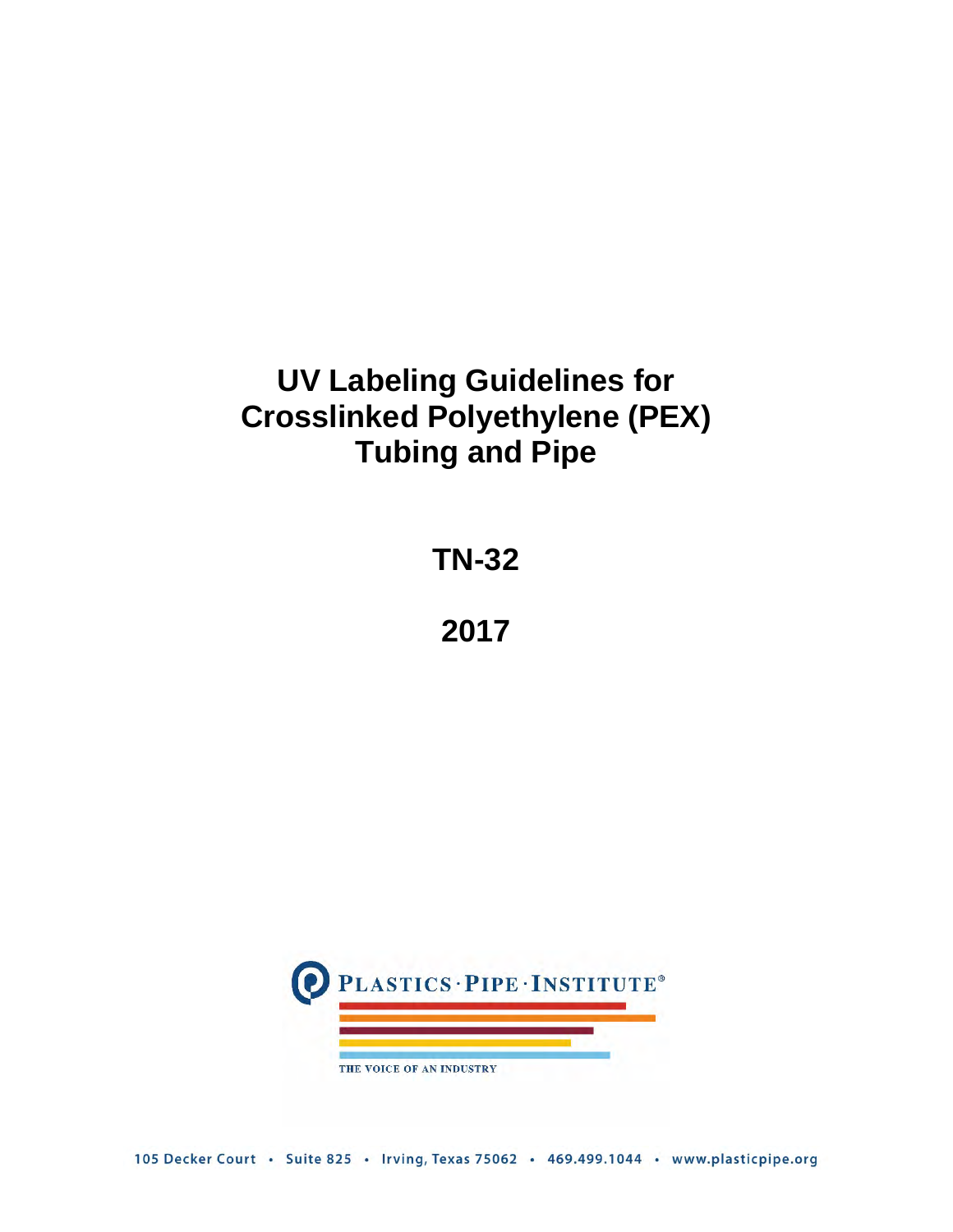### **UV LABELING GUIDELINES FOR**

### **CROSSLINKED POLYETHYLENE (PEX) TUBING AND PIPE**

## **Foreword**

This technical note was developed and published with the technical help and financial support of the members of the Plastics Pipe Institute (PPI). These members have shown their commitment to developing and improving quality products by assisting standards development organizations in the development of standards, and also by developing design aids and reports to help engineers, code officials, specifying groups, contractors and users.

The purpose of this technical note is to provide information to PEX manufacturers regarding guidelines for labelling PEX tubing and pipes with regards to the topic of UV.

The PPI has prepared this technical note as a service to the industry. The information in this report is offered in good faith and believed to be accurate at the time of its preparation, but is offered "as is" without any express or implied warranty, including WARRANTIES OF MERCHANTABILITY AND FITNESS FOR A PARTICULAR PURPOSE. Additional information may be needed in some areas, especially with regard to unusual or special applications. Consult the manufacturer or material supplier for more detailed information. A list of member manufacturers is available on the PPI website. PPI does not endorse the proprietary products or processes of any manufacturer and assumes no responsibility for compliance with applicable laws and regulations.

PPI intends to revise this technical note within five years, or sooner if required, from the date of its publication, in response to comments and suggestions from users of the document. Please send suggestions of improvements to the address below. Information on other publications can be obtained by contacting PPI directly or visiting our website.

> The Plastics Pipe Institute 105 Decker Court Suite 825 Irving, TX 75062

#### [www.plasticpipe.org](https://www.plasticpipe.org/)

This Technical Note, TN-32, was first issued in 2004 and was revised in 2010, and July 2017

Copyright © 2017, The Plastics Pipe Institute, Inc.